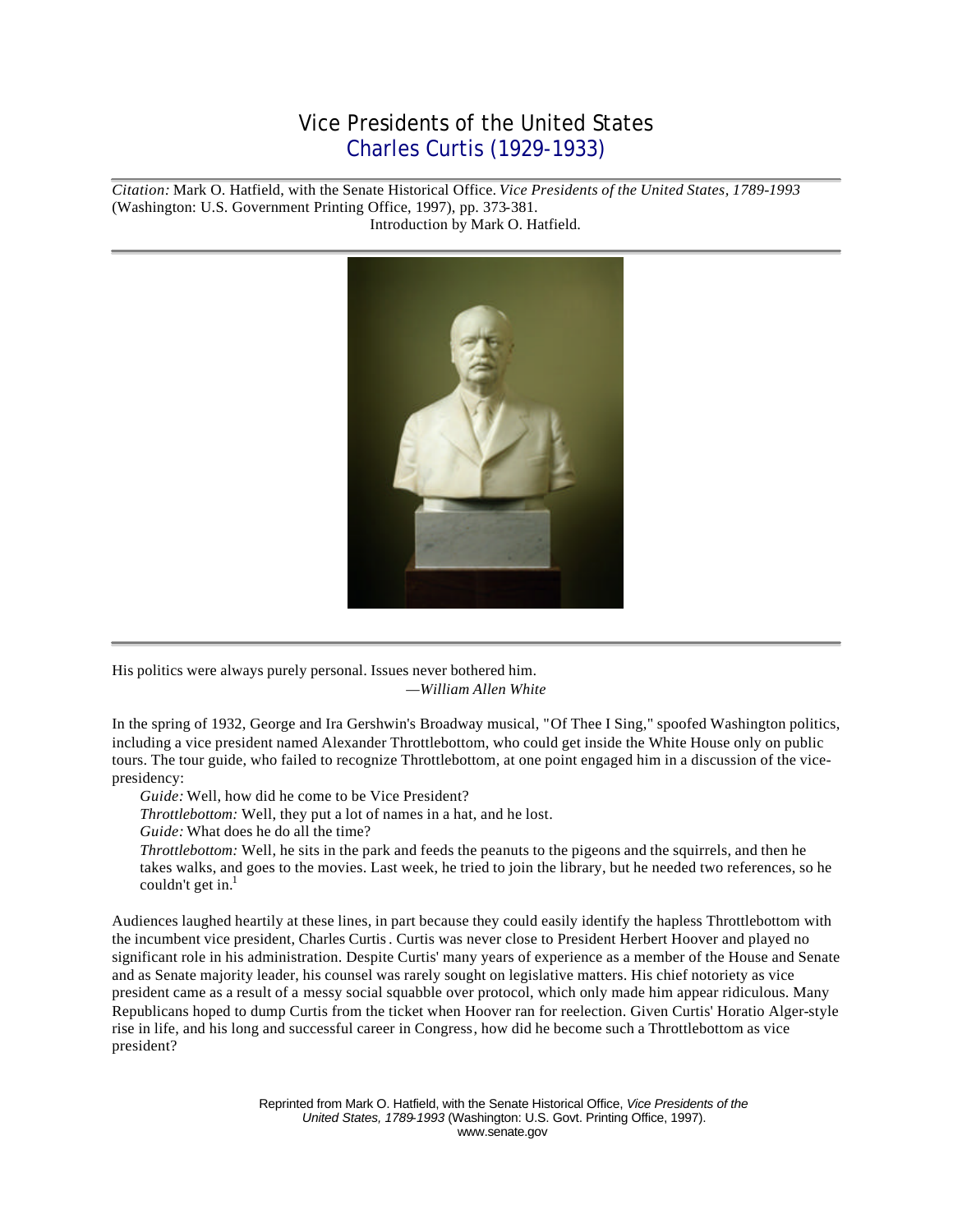#### **Formative Years on the Reservation**

Although colorful in itself, Charles Curtis' actual life story often became obscured by its political mythology.<sup>2</sup> He began life in 1860 in North Topeka, Kansas, where he spent his earliest years partly in the white and partly in the Native American community. The son of Orren Curtis, a white man, and Ellen Pappan, who was one-quarter Kaw Indian, Charles Curtis on his mother's side was the great-great grandson of White Plume, a Kansa-Kaw chief who had offered assistance to the Lewis and Clark expedition in 1804. White Plume's daughter married Louis Gonville, a French-Canadian fur trader, and their daughter, Julie Gonville, married Louis Pappan. As a result of the Kansa-Kaw treaty of 1825, the tribe relinquished its claims to its traditional lands in Missouri and Kansas. A two-million-acre reservation was established west of Topeka for full-blooded Indians, while a series of fee-simple land grants along the Kansas river were set aside for "half-breeds"—those who had intermarried with whites. Curtis' grandmother Julie Gonville Pappan received "Half-Breed Reservation No. Four," directly across the river from the Kansas capital, where she and her husband ran a profitable ferry business.

Reflecting his mother's heritage, Charles Curtis spoke French and Kansa before he learned English. His mother died in 1863, about the time that his father left to fight in the Civil War. Soon thereafter, Orren Curtis remarried, divorced, remarried again, and was dishonorably discharged from the Union army. At the end of the war, Curtis was court martialled for having hanged three prisoners in his custody—or as the charges read for "executing the bushwakers." Sentenced to a year's hard labor at the Missouri State Penitentiary, he was pardoned a month later and returned to Kansas. Given Orren's unstable circumstances and roving nature, young Charley remained in the custody of his paternal grandparents. In 1865, his maternal grandparents, Louis and Julie Pappan Gonville, left North Topeka to return to the Kaw reservation at Council Grove, concerned that otherwise they might be excluded from future land settlements and compensation. The next year, young Charley went to live with them on the reservation.<sup>3</sup>

Since Charley could speak the Kaw language, he fit comfortably into the tribe. "I had my bows and arrows," he later recalled, "and joined the other boys in shooting arrows at nickles, dimes, and quarters which visitors would place in split sticks." In those still-frontier days, the Kaw reservation was frequently raided by nomadic Cheyenne Indians, and during one attack Charley was sent on a mission to inform Topeka. "I volunteered to make the trip," he later told audiences. "When we heard the Cheyennes were coming, the horses and ponies were driven to pasture, some distance from my grandpa's home, so there was no horse or pony to ride. I therefore, started out on foot, traveling during the night." The next day, he arrived in Topeka, some sixty miles away. Curtis' "cross-country run" made him a celebrity in North Topeka, but the incident also convinced his paternal grandparents, William and Permelia Curtis, that their grandson should be raised in the more "civilized" atmosphere of Topeka rather than return to the reservation.<sup>4</sup>

Curtis had learned to ride Indian ponies bareback and won a reputation as a "good and fearless rider." Back in North Topeka, his grandfather William Curtis had built a race track, and in 1869 Charles Curtis rode in his first race. He soon became a full-fledged jockey and continued to ride until 1876. A fellow jockey described Curtis as "rather short and wiry" and "just another brush boy jockey," explain ing that eastern riders "called us brush boys because we rode in what would be called the sticks." As a winning jockey, Curtis was known throughout Kansas as "The Indian Boy." His mounts made a lot of money for the local gamblers and prostitutes who bet on him, and he recalled that after one race a madam bought him "a new suit of clothes, boots, hat and all," and had a new jockey suit made for him; others bought him candy and presents. "I had never been so petted in my life and I liked it," Curtis reminisced.<sup>5</sup> His family, however, had greater ambitions for the boy than horse racing. In 1871, grandfather William Curtis brought suit on behalf of Charley and his sister Elizabeth to establish their claim, over that of their father, for title to their mother's share of the Half-Breed Lands in North Topeka. When Curtis' father lost this suit, he left Topeka for good. Grandfather Curtis wanted Charley to stop racing and go back to school, but after his grandfather's death in 1873, the boy set out to join his other grandparents Louis and Julie Pappan, who were traveling with the Kaw Tribe from Kansas to the Indian Territory of Oklahoma. Still on the tribal roll, and "longing for the old life," he wanted to live on the reservation. Grandmother Julie talked him out of it. She invited him to her wagon and asked why he wanted to go to the Indian Territory. While she would have liked nothing better than to have him live with her, she told him that on the reservation he would end up "like most of the men on it," without an education or future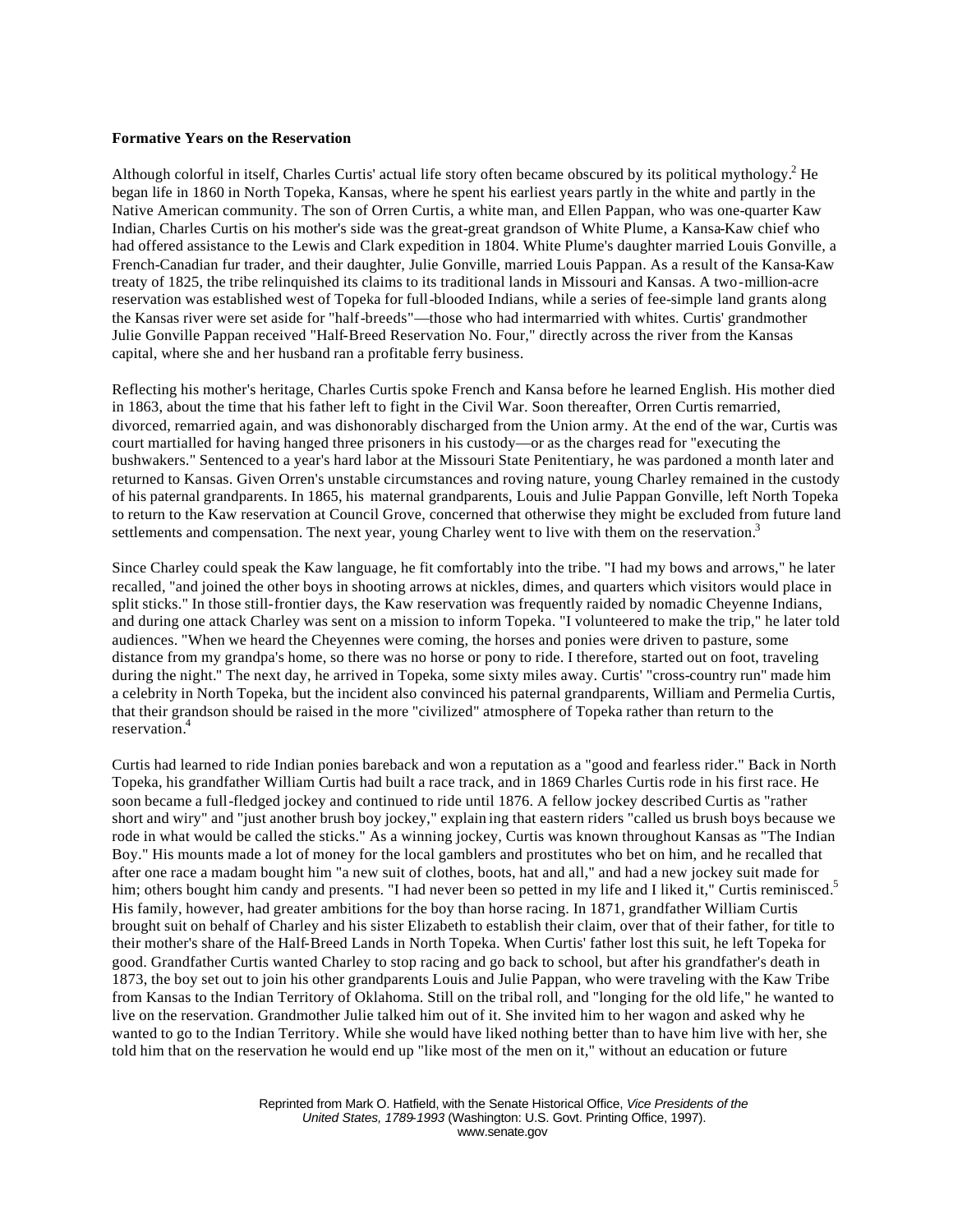prospects. If Charley expected to make something of himself, he should return to Topeka and attend school. "I took her splendid advice and the next morning as the wagons pulled out for the south, bound for Indian Territory, I mounted my pony and with my belongings in a flour sack, returned to Topeka and school," Curtis recounted. "No man or boy ever received better advice, it was the turning point in my life."<sup>6</sup>

## **A Passion for Politics**

In Topeka, Curtis lived with grandmother Permelia Hubbard Curtis, a decidedly strong-minded woman. "She brooked no opposition," recalled Charley's half-sister, Dolly. "I think she regarded being both a Methodist and a Republican as essential for anyone who exp ected to go to heaven." When Charley was offered a contract to race at the Philadelphia Centennial in 1876, Permelia Curtis put her foot down. Instead, he retired as a jockey and went to high school. After graduating, he studied law, supporting himself by working as a custodian in a law firm and by driving a hack. When he had no customers, he would stop under street lamps to read his law books. In 1881, at the age of twenty-one, Charles Curtis was admitted to the Kansas bar. Although his life appeared to be a rags-to-riches story, Curtis had in fact a considerable inheritance in land in North Topeka. The young lawyer plunged into real estate, selling lots and building houses. He also opened his own firm and practiced criminal law. In 1884, Charles Curtis married Anna Baird. They had three children and also took in his half-sister Dolly when her mother died.<sup>7</sup> As a young man, Curtis showed a passion for politics. In 1880, during James Garfield's campaign for president, Curtis donned an oilcloth cap and carried a torch in a Republican parade through Topeka. It was only a matter of time before the popular "Indian jockey" ran for office himself. In 1884, after shaking every hand in the district, Curtis won election as Shawnee county attorney. Since both his father and grandfather Curtis had operated saloons in North Topeka, he was supported by the liquor interests, which had also retained his law firm. But once elected, Curtis insisted on enforcing the state's prohibition laws and closed down all of the saloons in the county. He won attention not only as a "dry," but as a law-and-order prosecutor.<sup>8</sup> By a single vote in 1889, Curtis lost the nomination to fill a vacancy in the U.S. House of Representatives. It was a time of agrarian depression, when voters in the West were turning away from conservatives like Curtis in favor of the more radical solutions put forward by the Farmers' Alliance and its political offspring, the Populist party. In 1891, William Allen White, editor of the *Emporia Gazette*, first met the "young prince," Charles Curtis, and later provided this description:

He came down from Topeka to campaign the county, sent by the Republican state central committee. His job was to fight the Farmers' Alliance. He had a rabble-rousing speech with a good deal of Civil War in it, a lot of protective tariff, and a very carefully poised straddle on the currency question (which, I was satisfied then—and still think that he knew little about, and cared nothing for). For his politics were always purely personal. Issues never bothered him. He was a handsome fellow, five feet ten, straight as his Kaw Indian grandfather must have been, with an olive skin that looked like old ivory, a silky, flowing, handlebar mustache, dark shoe-button eyes, beady, and in those days always gay, a mop of crow's wing hair, a gentle ingratiating voice, and what a smile!<sup>9</sup>

For three days, White and Curtis toured the county together, with White making the introductions and Curtis making the speeches. Never had White met anyone who could charm a hostile audience as effectively as did Curtis, whose personality could overshadow whatever he was speaking about. This trait helped Curtis defeat the Populist and Democratic fusion candidate for a seat in the House in 1892—the same election that saw Kansas vote for the Populist presidential candidate and elect a Populist governor. Curtis' upset victory brought him to the attention of prominent easterners, such as House Republican leader Thomas B. Reed, who were delighted that someone who thought the way they did on tariff, railroad, and currency issues could win election in so Populist a state as Kansas. Reed took a particular liking to "the Indian," as he called Curtis, and made him one of his lieutenants.<sup>10</sup>

#### **"Our Charley"**

When Curtis first came to Washington, Democrats firmly controlled the federal government. Grover Cleveland had just been elected to his second term as president, and in the House Democrats held 218 seats, Republicans 124, and the Populists 14. Then in 1893 a severe economic depression dramatically reversed party fortunes. Campaigning against the Democrats as the party of the "empty dinner pail," Republicans won 254 seats in the next Congress, leaving the Democrats with 93 and the Populists with 10. Tom Reed, who had resumed the speakership with the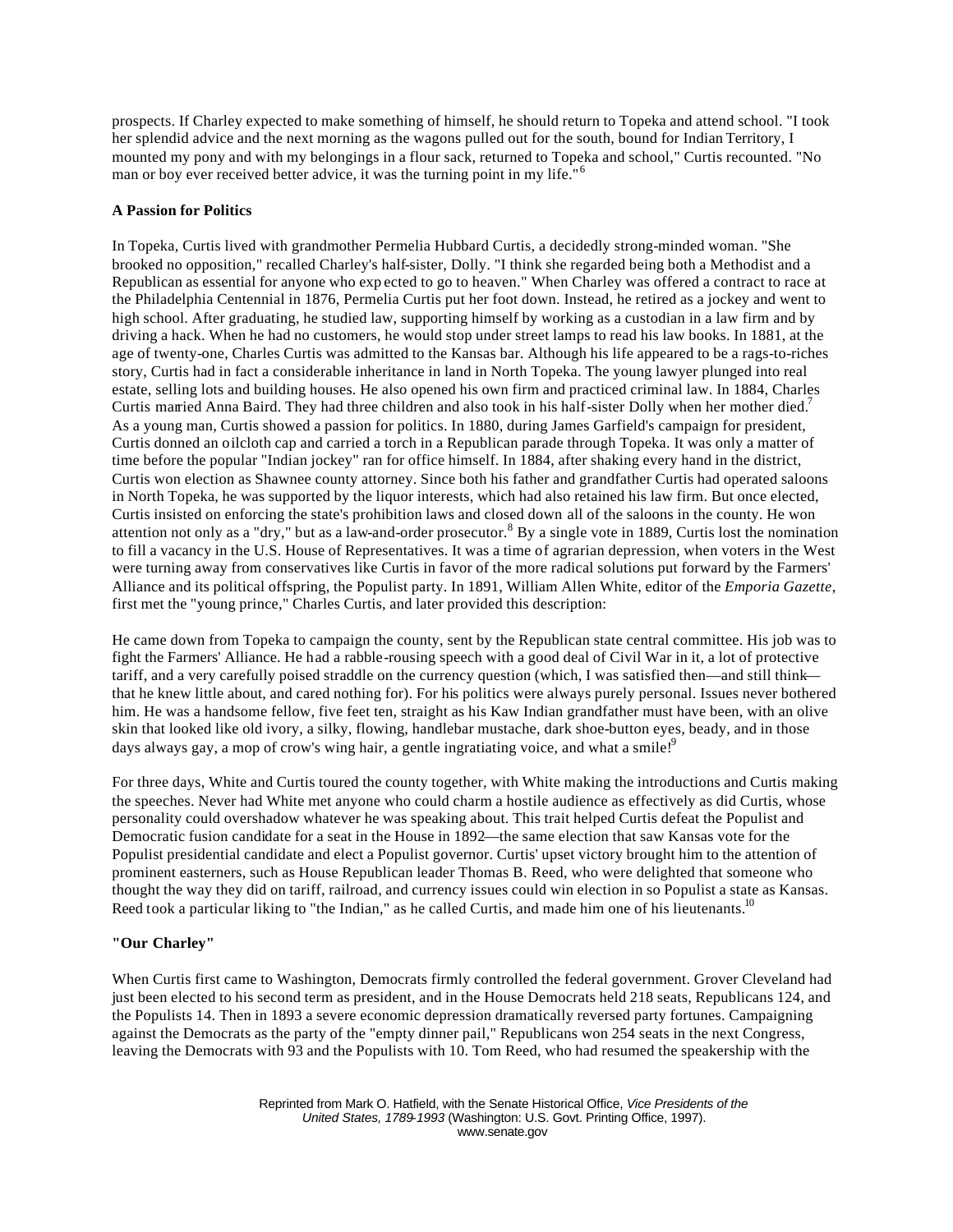return of a Republican majority, trusted Curtis' political judgment. According to an often-repeated story, Curtis once entered Speaker Reed's office and found a group of Republicans discussing the restoration of the gold standard. "Indian, what would you do about this?" Reed asked. Curtis suggested taking the matter out of the hands of the standing committees that had been dealing with it, since it was apparent they would never agree. Instead, he recommended appointing a special committee to write a new bill. Reed liked the idea so much that he appointed Curtis as a member of the special committee that drafted the Gold Standard Act of 1900.fn11

Curtis devoted most of his attention to his service on the Committee on Indian Affairs, where he drafted the "Curtis Act" in 1898. Entitled "An Act for the Protection of the People of the Indian Territory and for Other Purposes," the Curtis Act actually overturned many treaty rights by allocating federal lands, abolishing tribal courts, and giving the Interior Department control over mineral leases on Indian lands. Having reinstated his name on the Kaw tribal rolls in 1889, Curtis was able, through his position on the House Indian Affairs Committee, to calculate the benefits he might receive from government allotments to his tribe. In 1902, he drafted the Kaw Allotment Act under which he and his children received fee simple title to Kaw land in Oklahoma.<sup>12</sup>

Congressman Curtis, hailed throughout Kansas as "Our Charley," assiduously built his political base in the state. William Allen White recalled that Curtis carried with him little books containing the names of all the Republicans in each township and used to mumble these names "like a pious worshiper out of a prayer book" to commit them to memory. When Curtis greeted a voter, he could recall the man's name and ask about his wife, children, and business. He left voters convinced that they were intimates. In 1903, Curtis made a bid for a Senate seat, competing against fellow Republican Representative Chester Long. Both men had strong support from the railroads, Long being allied with the J. P. Morgan interests and Curtis identified with the Jay Gould railroads. Editor William Allen White grumbled that the money and influence in the election came from the railroads and "the people had nothing to do with it."<sup>13</sup>

When the Republicans deadlocked, Long and Curtis reached an agreement that Long would gain the nomination in 1903 and would then support Curtis for the next Senate opening—which occurred sooner than anyone anticipated. In 1904, Kansas Senator Joseph R. Burton was indicted by a federal grand jury in St. Louis, Missouri, for representing clients for a fee before the Post Office in violation of federal statutes. Although the U.S. Supreme Court overturned this conviction on the grounds that Missouri lacked jurisdiction, Burton was tried and convicted again in 1905. In May 1906, the Supreme Court upheld Burton's second conviction, and as the Senate prepared to expel him, Burton resigned on June 4, 1906.

At that time, state legislatures still elected U.S. senators, but since the Kansas legislature was not in session, the governor appointed Alfred W. Benson to fill the vacancy. When the legislature reconvened, Curtis and several other Republicans challenged Benson for the seat. Kansas progressives promoted the candidacy of Joseph L. Bristow, arguing that he would more faithfully support the reform legislation of President Theodore Roosevelt. Curtis turned for help to Roosevelt's chief conservative opponent, Rhode Island Senator Nelson W. Aldrich. As chairman of the Senate Finance Committee, Aldrich handled all tariff legislation and was able to channel considerable amounts of money from business interests to pro-tariff politicians. Aldrich supplied Curtis with funds to purchase newspapers that would support his senatorial candidacy. William Allen White, who supported Bristow, warned President Roosevelt that attorneys for every railroad in the state were for Curtis. "Two railroad attorneys when I asked them why they were for Curtis, frankly told me in confidence of friendship that orders came from higher up to be for Curtis and they are obeying orders," White wrote to the president. But Roosevelt seemed less concerned, assuring White that "so far my experience with Curtis has been rather more pleasant than with the average of his colleagues."<sup>14</sup>

#### **A High-Tariff Man**

The state legislature elected Charles Curtis senator on January 23, 1907, and he took his seat a week later. Just as he had worked closely with Tom Reed in the House, Curtis became a chief lieutenant for Senator Aldrich. Then in his last years in the Senate, and having outlasted his most powerful allies, Aldrich came to rely on a group of younger, high-tariff colleagues, including Curtis, W. Murray Crane of Massachusetts, Eugene Hale of Maine, and Reed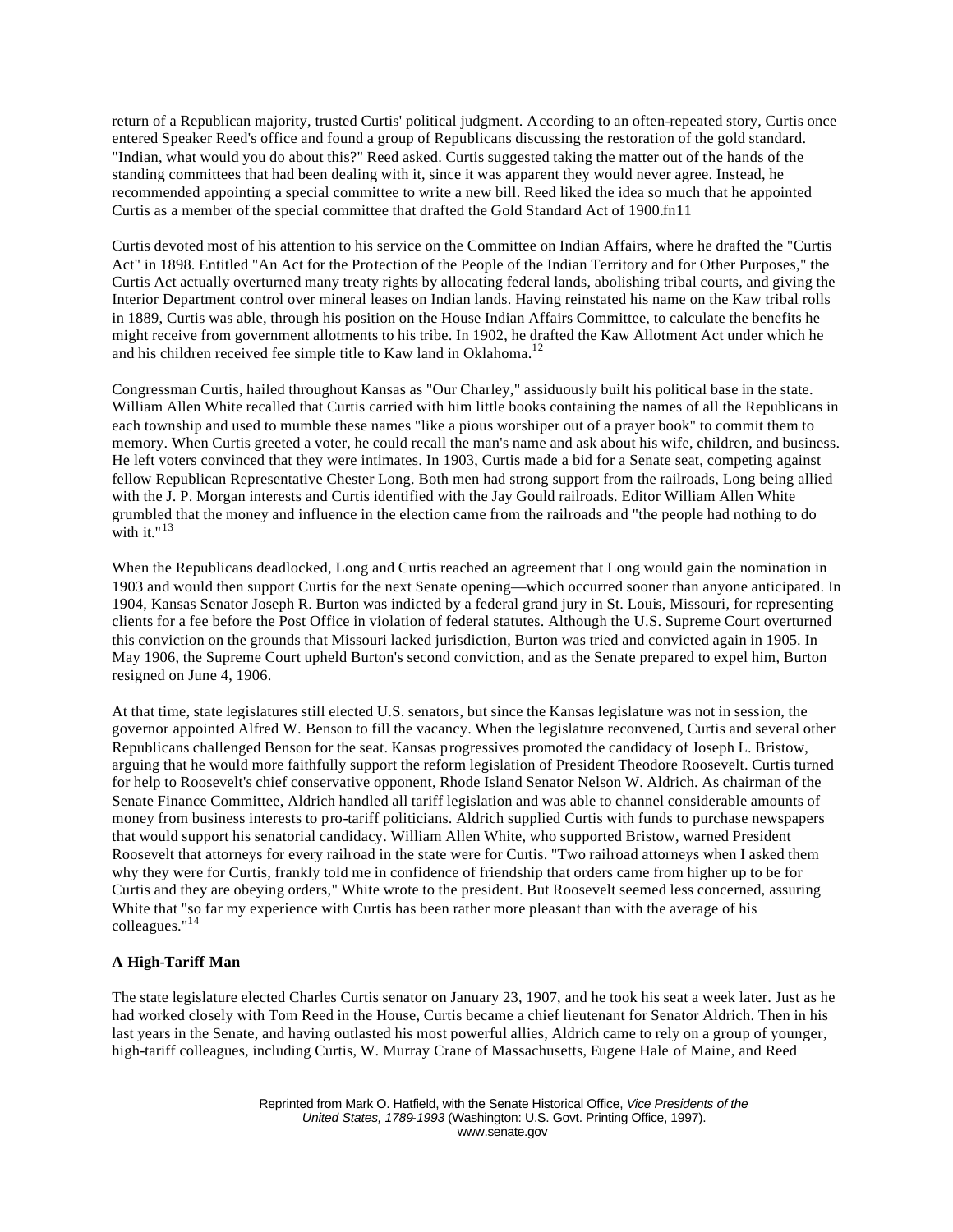Smoot of Utah. In 1909, Curtis played an influential role in the passage of the Payne-Aldrich Tariff, which raised rates so high that it helped split the Republican party into warring conservative and progressive factions. Two years later, that split claimed Curtis as a victim, when he was defeated for renomination by a progressive Republican who in turn was defeated by a Democrat.<sup>15</sup>

As a result of the ratification of the Seventeenth Amendment, the first direct popular elections of senators were held in 1914. Progressives were confident that the people would support their candidates, but with an economic recession at home and war in Europe, voters nationwide instead turned to conservative candidates. After defeating the progressive incumbent Joseph Bristow for the Republican Senate nomination, Charles Curtis went on to defeat both a Democratic and a Progressive party opponent that November.<sup>16</sup>

Curtis returned to the Senate in 1915 as a symbol of the rewards of party regularity and the defeat of insurgency. Following the pattern set by Senate Democrats, who had created the post of party whip in the previous Congress, Senate Republicans appointed New York Senator James Wadsworth as both conference secretary and whip. Then, within a week, the party decided to split these posts and elected Charles Curtis Republican whip. He served under the party leadership of New Hampshire Senator Jacob Gallinger from 1915 to 1918 and of Massachusetts Senator Henry Cabot Lodge from 1918 to 1924. In 1918, when Republicans won back the majority in the Senate, Curtis' role as whip expanded, as he led much of the Republican opposition to the Wilson administration. "No one ever accused him of being a Progressive," wrote one Washington correspondent, "but the feminists nevertheless called him friend, and it is one of the proudest of his claims that he led the floor fight for the Nineteenth Amendment," granting women the right to vote. $17$ 

Senator Curtis went to the 1920 Republican convention in Chicago as head of the Kansas delegation. When the convention reached a stalemate between the presidential candidacies of General Leonard Wood and Illinois Governor Frank Lowden, Curtis was one of the senators who gathered in the famous "smoke-filled room" and anointed their colleague, Ohio Senator Warren G. Harding, as the party's nominee. Curtis then returned to the Kansas delegation and told them frankly, as William Allen White recalled, "that it had been decided (the phrase was his) to give Harding a play." The hot and tired delegates were glad to take orders and break the deadlock. Kansas switched from Wood to Harding, whose bandwagon began its roll toward the White House.<sup>18</sup>

Harding's election took Curtis into the inner circle of Washington power, where he remained a poker-playing adviser to Harding throughout that ill-fated presidency. In 1923, as Harding considered running for a second term, Curtis inquired about his intentions of keeping Vice President Calvin Coolidge on the ticket, perhaps hoping for the job himself. "We are not worrying about that little fellow in Massachusetts," Harding supposedly told him. "Charlie Dawes is the man!" Harding's sudden death elevated Coolidge to the presidency, and the following year it was indeed Dawes, not Curtis, who won the nomination for vice president.<sup>19</sup>

#### **Senate Majority Leader**

In 1923, Curtis became chairman of the Senate Rules Committee, and two years later he succeeded Lodge as majority leader—becoming the first Republican to hold the official title of party floor leader. He did not occupy the front-row desk that was subsequently reserved for the party's leaders but instead led from the back-row seat on the center aisle. As floor leader, Curtis limited his role to that of a legislative tactician who tried to keep his party united. "You boys tell me what you want, and I'll get it through," Curtis promised. He was said to know "every senator's feelings on any pending legislation so thoroughly that he can tell in advance how that senator is going to vote." Remarkably, Curtis maintained good relations with both the conservative and progressive wings of his party. The conservative Pennsylvania Senator George Wharton Pepper recorded that Curtis as majority leader "displayed a remarkable talent for accomplishing good results for his party by what in international parlance are termed `conversations' with the other side. He was unusually adept at making deals." The progressive Nebraska Senator George Norris noted that, while he often disagreed with Curtis on legislative matters, he never knew Curtis to violate his word or fail to carry out an agreement. Idaho Senator William Borah acclaimed Curtis "a great reconciler, a walking political encyclopedia and one of the best political poker players in America."<sup>20</sup>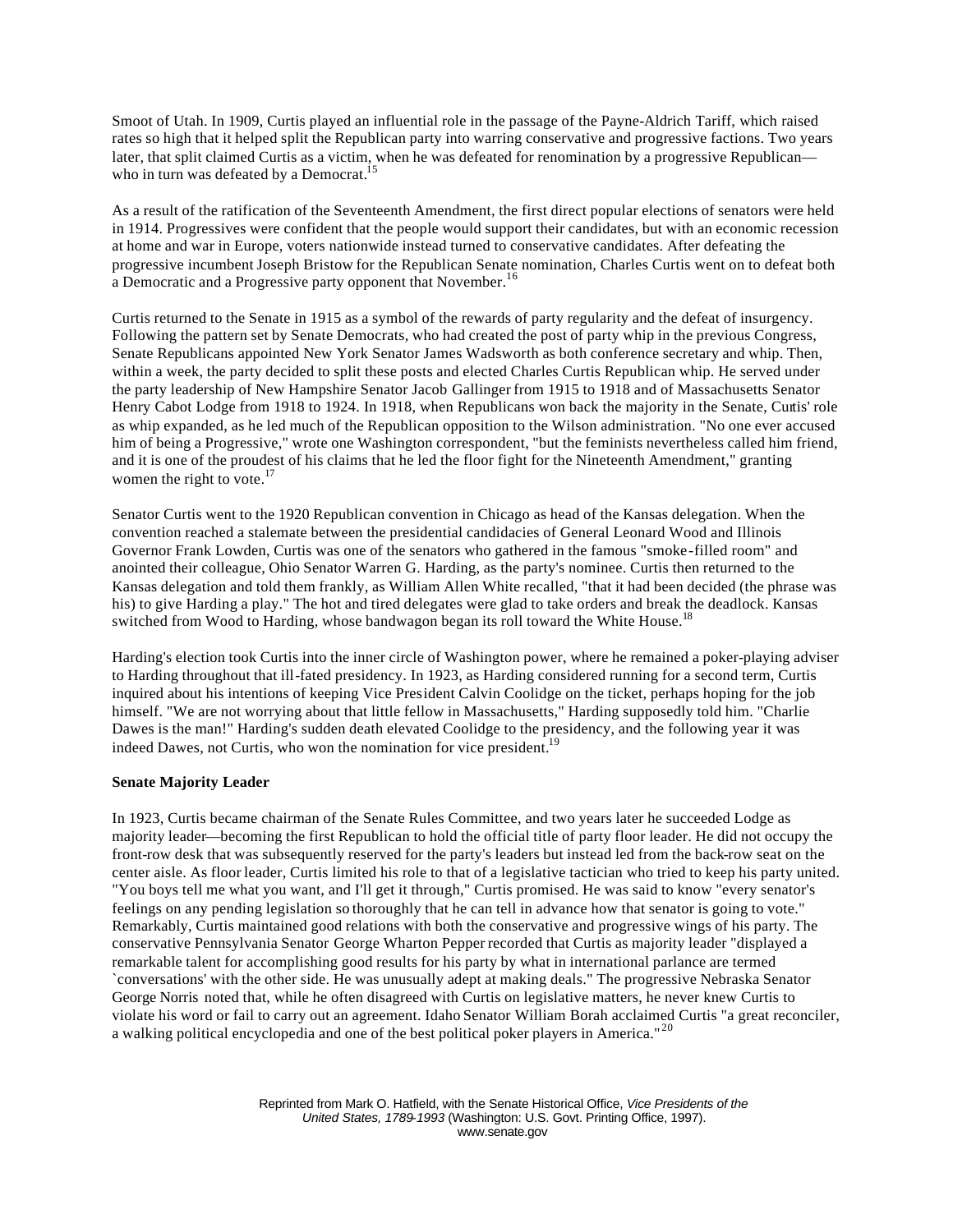Journalists described majority leader Curtis as one of the greatest "whisperers" in Congress. "Whenever he took his favorite pose, with a short fat arm coiled around another Senator's shoulders, the Press Gallery got busy," wrote one reporter. "It was a sure sign that something was doing. . . .`Talk, talk, talk,' he would complain to the reporters about the endless Senate deliberations." Curtis believed "that everything can be fixed by friendly and confidential getting together." The press depicted Curtis as taciturn, not given to long speeches, and unhappy with the Senate's penchant for filibustering (Curtis had supported creating a cloture rule as early as 1911). He had a "poker face" that masked his feelings, which some attributed to his Indian ancestry. $^{21}$ 

As majority leader, Curtis loyally supported the Coolidge administration, but as a farm-state senator he strongly advocated the kind of federal farm relief that the president opposed. He consistently voted for the McNary-Haugen bills that Coolidge vetoed. In May 1928, however, he shifted his vote to sustain—by a one-vote margin—Coolidge's veto. He explained that, regardless of his belief in the issue, he felt it was his duty as leader to stand by the president. This was not an easy vote for Curtis, who at the time was an announced candidate to succeed Coolidge in that year's presidential election, and who was counting on strong support from the farm states. Significantly, another senatorial candidate for the presidency, Indiana's "Sunny Jim" Watson (who later followed Curtis as majority leader), voted to override the veto. $2^2$ 

## **Presidential Candidate**

Curtis had harbored presidential ambitions for some time. In 1924 he had been widely mentioned as a vicepresidential candidate, but his wife, Anna, was seriously ill at the time. His sister Dolly volunteered to stay with her, so that Curtis could attend the convention and improve his chances for the vice-presidential nomination. "Dolly," he replied, "I would not leave Anna now to be President of the United States, and certainly not for the Vice Presidency." (Anna Curtis died on June 29, 1924.) In 1927 President Coolidge jolted the nation by announcing that he did not choose to run in 1928. Potential candidates and the press speculated endlessly about what Coolidge meant—whether he expected the convention to deadlock and then draft him or whether he would not run under any circumstances. Curtis assumed that Coolidge was out of the race and felt assured that Coolidge favored him for president. Even Commerce Secretary Herbert Hoover privately conceded that Curtis "was a natural selection for Mr. Coolidge's type of mind." <sup>23</sup>

Hoover was the frontrunner, but the farm states had remained strongly opposed to him ever since his service as "Food Czar" during the First World War, as well as because he opposed the McNary-Haugen bills. Curtis and Hoover had never been close. Recalling that Hoover had campaigned for Democratic candidates in 1918, Curtis had tried to prevent President Harding from appointing Hoover to the cabinet. Hoover saw Curtis as one of a half-dozen senators who were trying to stop his nomination by heaping attacks on him. "Their favorite name for me was `Sir Herbert,' a reference to my periodic residence in England," Hoover recalled with some indignation.<sup>24</sup>

After announcing for president, Curtis made no speeches and continued to devote his attention to his functions as Senate majority leader. The *New York Times* called his campaign "quieter than gumshoes." This was how Curtis wanted it. Serving as his own campaign manager, he planned to work the back rooms as he always had, hoping that if the convention frontrunners deadlocked, he would emerge as the compromise candidate—in the way the delegates had turned to Warren Harding in 1920. About the only publicity his campaign received occurred when a Senate page stamped the words "Curtis for President" in the snow around the Capitol. Not until Curtis reached the convention in Kansas City did he speak out against Hoover. He warned that the Republicans could not afford to nominate a candidate who would place the party "on the defensive from the day he is named." Despite caravans of farmers who protested against Hoover, the commerce secretary easily won the Republican nomination on the first ballot.<sup>25</sup>

# **Eating Bitter Words**

To balance the ticket, Republicans sought a farm-state man for vice president and chose Charles Curtis of Kansas. Insisting that he had never sought the vice-presidency, Curtis agreed to run because of his loyalty to the party. Reporters viewed the choice of Curtis as "the perfect touch of irony" for the convention, given his earlier opposition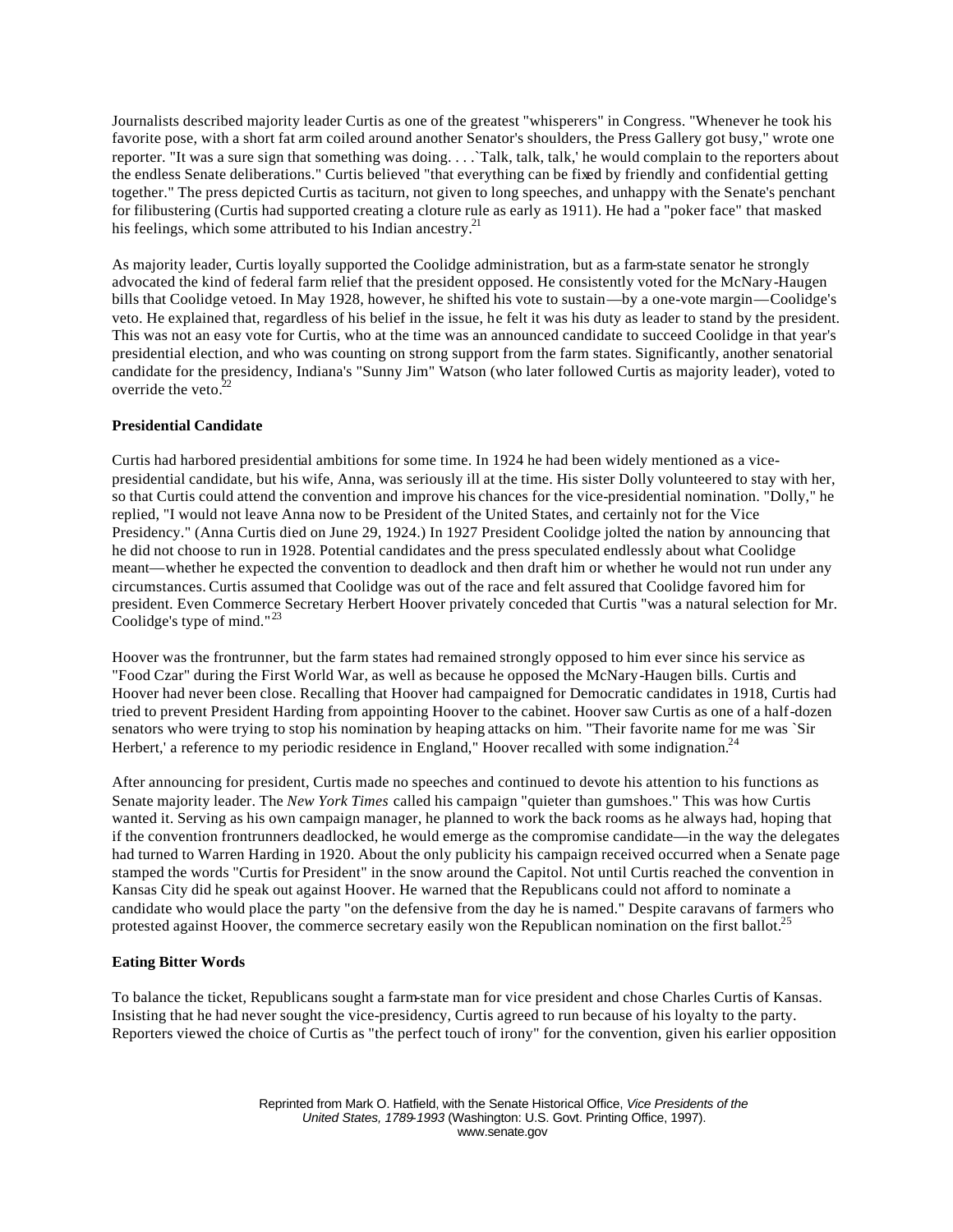to Hoover. "I can see him yet as he stood before the convention gulping at his pride under the klieg lights," recalled reporter Thomas L. Stokes:

He had eaten his bitter words, but he was suffering from indigestion, you could see. His bald head gleamed, as if still feverish under the indignity of second place on the ticket. His mustache twitched in pain, as he tried to smile. It was only a contorted grin that creased his swarthy face. In the press section we nudged each other and chuckled cruelly.<sup>26</sup> During the campaign, Curtis visited the incumbent vice president, Charles Dawes. Sympathetically, Dawes noted that Curtis looked pretty worn out, his hand was in a sling because a car door had slammed on his fingers, and he had not much voice left. Later, however, listening to Curtis speak on the radio, Dawes bristled when Curtis referred to the vice-presidency as amounting to nothing. Although he recognized that the remark was intended to sound modest and was made in jest, Dawes recorded in his journal, "But when I find him tired, with a husky voice and bandaged arm, resting after a five thousand-mile trip and preparing to start on ten thousand miles more, I am inclined to think that he places quite a high value on the office." $27$ 

The Hoover-Curtis ticket rode to victory that November over the Democratic ticket of Alfred Smith and Joseph T. Robinson. Each of the vice-presidential candidates served as his party's floor leader in the Senate, and, despite their political differences, the two were known as "chums." Curtis was celebrated as a "stand patter," the most regular of Republicans, and yet a man who could always bargain with his party's progressives and with senators from across the center aisle. Newspapers claimed that Curtis knew the Senate rules better than any other senator and declared him "the most competent man in Congress to look after the legislative program of the administration."<sup>28</sup>

This was not to be. Hoover and Curtis remained alienated after the strains of campaigning against each other for the nomination. Since their ticket had been a marriage of convenience, there was little love to lose over the next four years. Neither man mentioned the other in his inaugural address, and except for formal occasions they seem to have had as little to do with each other as possible. A politico not identified with issues or ideas, Curtis could never measure up to Hoover's standards and never became an inside player. Although Curtis attended some cabinet meetings, his advice was neither sought nor followed. He spent his vice-presidency presiding over the Senate, and on a few occasions casting tie-breaking votes. Sixty-nine years old when he took office, Curtis was no longer the vigorous politician of his youth.<sup>29</sup>

#### **A Subtle Transformation**

Curtis enjoyed the status of the vice-presidency and made much of his rise "from Kaw tepee to Capitol." As the first American of Indian ancestry to reach high office, he decorated his office with Native American artifacts and posed for pictures wearing Indian headdresses. But the press who covered him noted that Charles Curtis had changed in many ways, both subtle and conspicuous. As a senator, he had always been a "placid, humble, unchanging, decent fellow," but when he began to harbor presidential ambitions "his humility turned inside out." Curtis grew pompous, demanding that past intimates address him as the vice president of the United States and giving the impression that he felt that he, rather than Herbert Hoover, should be occupying the White House. Perhaps sensing that resentment, the Hoover White House never trusted Curtis as a legislative lieutenant. Reporters who watched him believed that the frustrated Curtis, having been so busy and influential as majority leader, "just had to have something to do" as vice president. He found his outlet as "a stern and unbending disciplinarian in the Senate and a defiant defender of vice presidential rank and precedent there and elsewhere, particularly at dinner tables." Or, as one Washington hostess noted archly, "Mr. Curtis openly exulted in the ephemeral effulgence of the limelight which shone upon him."<sup>30</sup>

Curtis' search for status revived the issue of an official vice-presidential residence. The wealthy widow of Missouri Senator John B. Henderson lived in a brownstone castle on 16th Street, on a hillside several blocks north of the White House. For years Mrs. Henderson had lobbied to rechristen 16th Street as the Avenue of the Presidents and had persuaded many embassies to locate along the street—by selling them inexpensive parcels of land. Mrs. Henderson became convinced that the street would be the perfect location for a permanent vice-presidential dwelling, suitable for entertaining, and she offered to give the government a house overlooking Meridian Hill Park, whose land she had also contributed to the city. Earlier, Vice President Calvin Coolidge had declined a similar offer,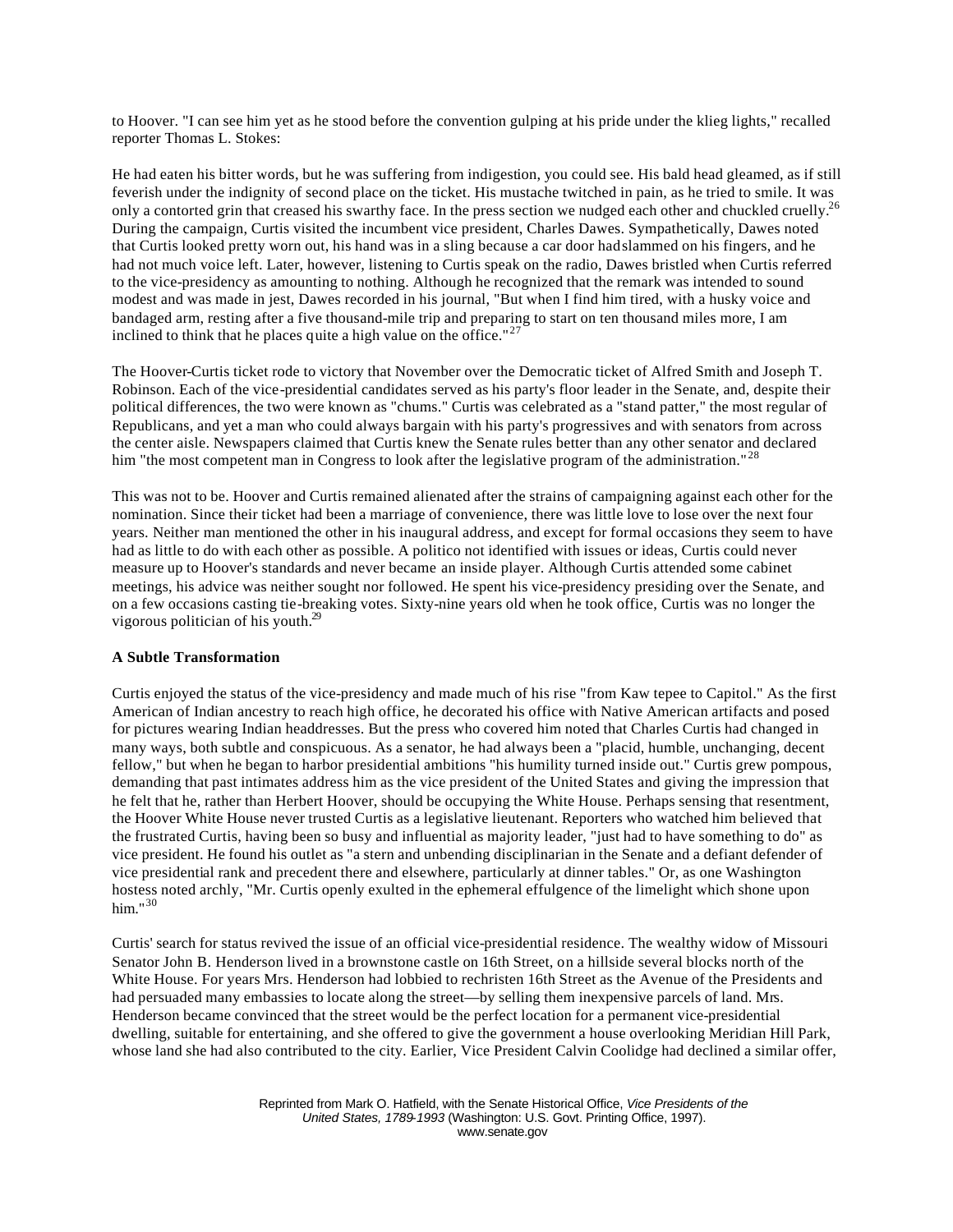but Curtis was much more receptive, and sent his sister Dolly Curtis Gann out to inspect the property. She pronounced the house "lovely" and appropriate for its purposes, arguing that a vice president "should not have the social duties now incumbent upon him unless he is to be in a position to fulfill them properly and comfortably." But a member of the Henderson family objected to the elderly Mrs. Henderson's penchant for giving away her property, and the deal fell through. Not for another half century would vice presidents have an official residence.<sup>31</sup>

# **A Tempest in a Teapot**

When the stock market crashed in 1929, the nation began to slip into the worst economic depression in its history. At a moment when people wanted positive action from their political leaders, poor Curtis became embarrassingly embroiled in a "tempest in a teapot." His sister Dolly openly feuded with Alice Roosevelt Longworth, the daughter of Theodore Roosevelt and wife of House Speaker Nicholas Longworth, over their relative positions in protocol. "Princess Alice" admitted making a "little mischief" over the affair. After Curtis' wife died, Dolly had invited him to live at her Washington home and had acted as his official hostess. Dolly Gann asserted that as hostess for the vice president she should be seated ahead of the congressional and diplomatic wives at Washington dinners. "At that there was a cackle of excited discussion about the propriety of designating any one not a wife to hold the rank of one," observed Alice Longworth. Alice raised the issue with her husband Nick, who disapproved of Dolly Gann's pretensions and used the controversy as an excuse to avoid going to Prohibition-era "dry" dinner parties that he hated to attend. All this caused a "torrent of newspaper publicity," predominantly negative. William Allen White's *Emporia Gazette* proclaimed:

If Washington does not do right by our Dolly, there will be a terrible ruckus in Kansas. We will be satisfied with nothing less than that she be borne into the dinner on the shoulders of Mrs. Nick Longworth, seated in the center of the table as an ornament with a candelabra in each hand and fed her soup with a long-handled spoon by the wife of the Secretary of State.<sup>32</sup>

Bad press dogged Curtis and he assumed the public image of a Throttlebottom, especially as a result of his panicky response to the bonus marchers in 1932. World War I veterans had marched on Washington to demand that Congress pass legislation enabling them to receive early payment of their promised bonus for wartime service. As a senator, Curtis had sponsored an earlier bonus bill and, although he himself had never served in the military, he frequently cited his father's Civil War service in seeking veterans' support for his campaigns. But when the marchers camped around Washington and paraded to the Capitol, Curtis urged President Hoover to call out the troops. The president, however, tried to keep calm and maintain the peace.<sup>33</sup>

# **The Depression Sinks the Ticket**

In July 1932, some four hundred men marched to the Capitol grounds. When the architect of the Capitol had the lawn sprinklers turned on, the marchers gave up their idea of camping on the grounds and instead began a single-file march around the Capitol Building. A nervous Vice President Curtis announced that "Neither Speaker [John Nance] Garner nor I issued any permits to parade inside Capitol Grounds, and for this reason I believe they should be kept off." The vice president had a "stormy session" with the District of Columbia's police chief, Pelham Glassford, who informed him that only the president could call out the army. Curtis then contacted the U.S. Marines to have them stand ready for an emergency. But the marines took the vice president too literally and sent two companies wearing trench helmets to the Capitol, riding on the city trollies. Curtis claimed to have been misunderstood, but his calling out the marines made him even more the subject of national jokes.<sup>34</sup>

As the depression worsened and the presidential election approached, many Republicans talked of dumping Curtis from the ticket in favor of a stronger candidate who might help Hoover's chance of reelection. Curtis himself recognized his vulnerability and talked of running for the Senate seat from Kansas instead. But with his sister Dolly rallying support among the delegates, Curtis was renominated on the Hoover ticket to face Franklin D. Roosevelt and John Nance Garner. In the depth of the depression, the Hoover-Curtis campaign never stood a chance. Hecklers challenged Curtis when he spoke. Why had he not fed the veterans in Washington? they yelled at one stop. "I've fed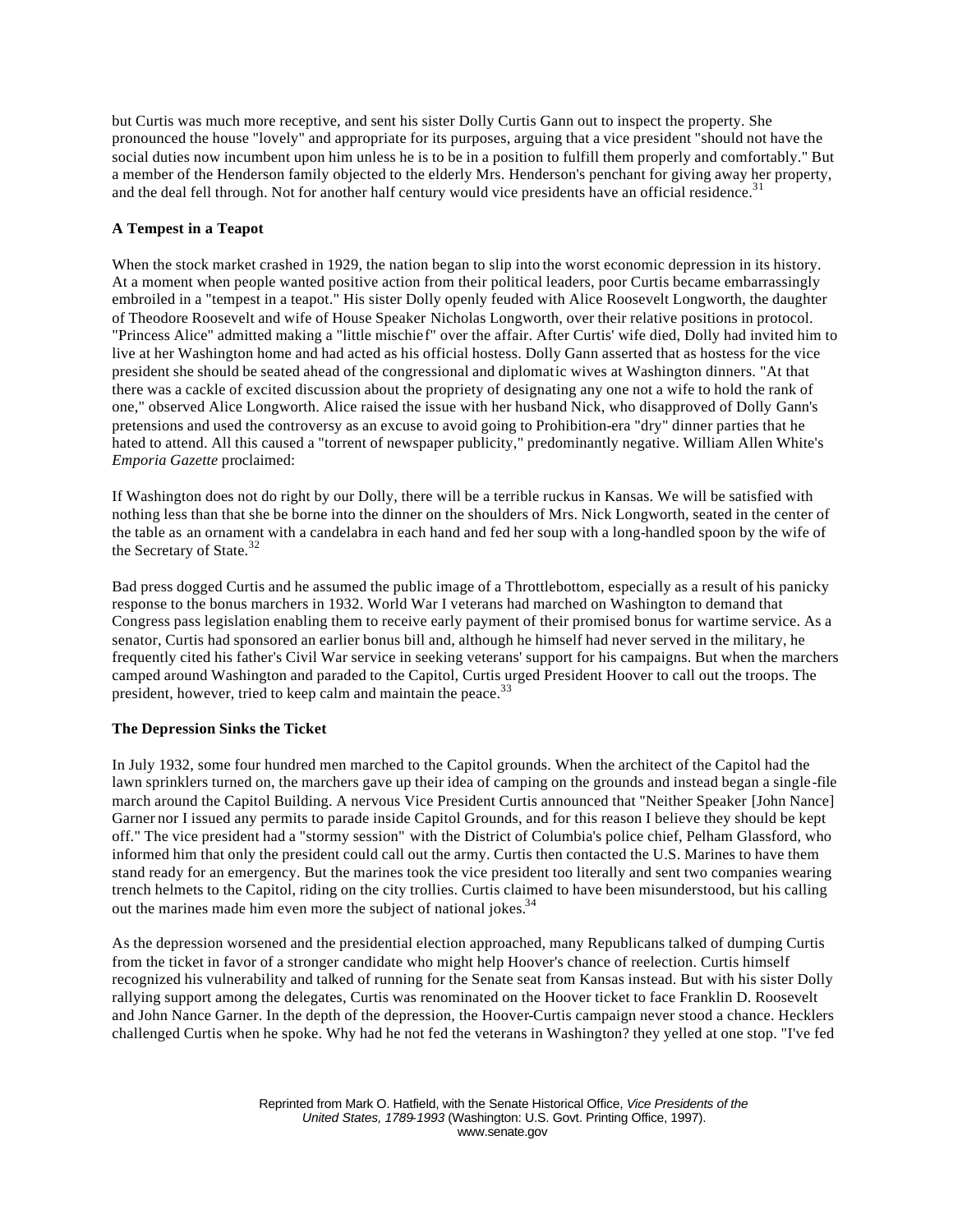more than you have, you dirty cowards!" Curtis shouted back at the crowd. "I'm not afraid of you!" The crowd chanted "Hurrah for Roosevelt!" <sup>35</sup>

A landslide defeat in November 1932 retired Charles Curtis from a political career that had begun almost fifty years earlier when he ran for Shawnee County district attorney. Now, to the surprise of many Kansans, Curtis seemed to have "lost interest in Kansas." Having spent so much of his life in the nation's capital, he remained in Washington, where he practiced law and talked politics. In 1935 he became chairman of the Republican senatorial campaign committee, hoping the party could win back the Senate majority the next year, but he died in February 1936 at his sister Dolly's home. A party regular—"one-eighth Kaw Indian and a one-hundred per cent Republican" as he liked to tell audiences—he had been yoked to one of the most intellectual and least political of all American presidents, and the incompatibility of the team made his vice-presidency a dismal failure.<sup>36</sup>

Notes:

| 1. Quoted in Chalmers Roberts, First Rough Draft: A Journalist's Journal of Our Times (New York, 1973), p. 268.<br>2. For an especially egregious example, see Don C. Seitz, From Kaw Teepee to Capitol: The Life Story of Charles<br>Curtis, Indian, Who Has Risen to High Estate (New York, 1928).<br>3. William E. Unrau, "The Mixed-Blood Connection: Charles Curtis and Kaw Detribalization," in Kansas and the<br>West: Bicentennial Essays in Honor of Nyle H. Miller, ed. Forrest R. Blackburn, et al. (Topeka, KS, 1976), pp. 151-<br>61; William E. Unrau, Mixed-Bloods and Tribal Dissolution: Charles Curtis and the Quest for Indidan Identity<br>(Lawrence, KS, 1989), pp. 9-10, 58, 64-65; Marvin Ewy, "Charles Curtis of Kansas: Vice President of the United<br>States, 1929-1933," Emporia State Research Studies 10 (December 1961): 6-9.<br>4. Unrau, Mixed-Bloods and Tribal Dissolution, pp. 70-75.<br>5. Ibid., pp. 61-62, 81-82; New York Times June 17, 1928; Seitz, p. 128.<br>6. Unrau, Mixed-Bloods and Tribal Dissolution, pp. 92-93; Ewy, p. 11.<br>7. Dolly Gann, Dolly Gann's Book (Garden City, NY, 1933), pp. 1, 4-5; Unrau, Mixed-Bloods and Tribal<br>Dissolution, pp. 97-98.<br>8. Unrau, Mixed-Bloods and Tribal Dissolution, pp. 99-101; Ewy, pp. 15-17.<br>9. William Allen White, The Autobiography of William Allen White (New York, 1946), p. 196.<br>10. Ibid., pp. 196-97.<br>11. Seitz, pp. 161-62; Ewy, p. 23. |
|---------------------------------------------------------------------------------------------------------------------------------------------------------------------------------------------------------------------------------------------------------------------------------------------------------------------------------------------------------------------------------------------------------------------------------------------------------------------------------------------------------------------------------------------------------------------------------------------------------------------------------------------------------------------------------------------------------------------------------------------------------------------------------------------------------------------------------------------------------------------------------------------------------------------------------------------------------------------------------------------------------------------------------------------------------------------------------------------------------------------------------------------------------------------------------------------------------------------------------------------------------------------------------------------------------------------------------------------------------------------------------------------------------------------------------------------------------------|
| 12. Unrau, Mixed-Bloods and Tribal Dissolution, pp. 119-23; Unrau, "The Mixed-Blood Connection," p. 159.                                                                                                                                                                                                                                                                                                                                                                                                                                                                                                                                                                                                                                                                                                                                                                                                                                                                                                                                                                                                                                                                                                                                                                                                                                                                                                                                                      |
| 13. White, pp. 304, 352, 366.                                                                                                                                                                                                                                                                                                                                                                                                                                                                                                                                                                                                                                                                                                                                                                                                                                                                                                                                                                                                                                                                                                                                                                                                                                                                                                                                                                                                                                 |
| 14. Horace Samuel Merrill and Marion Galbraith Merrill, The Republican Command, 1897-1913 (Lexington, KY,<br>1971), pp. 26, 288.<br>15. Ibid., pp. 27, 295.                                                                                                                                                                                                                                                                                                                                                                                                                                                                                                                                                                                                                                                                                                                                                                                                                                                                                                                                                                                                                                                                                                                                                                                                                                                                                                   |
| 16. Ewy, pp. 27-29.                                                                                                                                                                                                                                                                                                                                                                                                                                                                                                                                                                                                                                                                                                                                                                                                                                                                                                                                                                                                                                                                                                                                                                                                                                                                                                                                                                                                                                           |
| 17. Ibid., pp. 30-31; "Heap Big Chief," American Mercury 17 (August 1929): 401.                                                                                                                                                                                                                                                                                                                                                                                                                                                                                                                                                                                                                                                                                                                                                                                                                                                                                                                                                                                                                                                                                                                                                                                                                                                                                                                                                                               |
| 18. Andrew Sinclair, The Available Man: The Life Behind the Masks of Warren Gamaliel Harding (New York,                                                                                                                                                                                                                                                                                                                                                                                                                                                                                                                                                                                                                                                                                                                                                                                                                                                                                                                                                                                                                                                                                                                                                                                                                                                                                                                                                       |
| 1965), pp. 143-49; White, p. 546.                                                                                                                                                                                                                                                                                                                                                                                                                                                                                                                                                                                                                                                                                                                                                                                                                                                                                                                                                                                                                                                                                                                                                                                                                                                                                                                                                                                                                             |
| 19. Curtis served as an honorary pallbearer at Harding's funeral, and was later active in the effort to suppress news<br>of Harding's illegimate child by Nan Britton. Francis Russell, The Shadow of Blooming Grove: Warren G. Harding<br>in His Times (New York, 1968), pp. 571, 597, 626.                                                                                                                                                                                                                                                                                                                                                                                                                                                                                                                                                                                                                                                                                                                                                                                                                                                                                                                                                                                                                                                                                                                                                                  |
| 20. Irving G. Williams, The Rise of the Vice Presidency (Washington, D.C., 1956), p. 144; Seitz, pp. 172, 178;<br>George Wharton Pepper, In The Senate (Philadelphia, 1930), p. 35: New York Times, June 19, 1928; Washington<br>Evening Star, February 8, 1936.                                                                                                                                                                                                                                                                                                                                                                                                                                                                                                                                                                                                                                                                                                                                                                                                                                                                                                                                                                                                                                                                                                                                                                                              |
| 21. "Heap Big Chief," p. 410; Seitz, pp. 172-73.                                                                                                                                                                                                                                                                                                                                                                                                                                                                                                                                                                                                                                                                                                                                                                                                                                                                                                                                                                                                                                                                                                                                                                                                                                                                                                                                                                                                              |
| 22. New York Times, May 26, 1928.                                                                                                                                                                                                                                                                                                                                                                                                                                                                                                                                                                                                                                                                                                                                                                                                                                                                                                                                                                                                                                                                                                                                                                                                                                                                                                                                                                                                                             |
| 23. Gann, p. 74; Herbert Hoover, The Memoirs of Herbert Hoover: The Cabinet and the Presidency, 1920-1933                                                                                                                                                                                                                                                                                                                                                                                                                                                                                                                                                                                                                                                                                                                                                                                                                                                                                                                                                                                                                                                                                                                                                                                                                                                                                                                                                     |
| (New York, 1952), p. 194.                                                                                                                                                                                                                                                                                                                                                                                                                                                                                                                                                                                                                                                                                                                                                                                                                                                                                                                                                                                                                                                                                                                                                                                                                                                                                                                                                                                                                                     |
| 24. John D. Hicks, Republican Ascendancy, 1921-1933 (New York, 1960), p. 201; Sinclair, p. 184; Russell, p. 433;                                                                                                                                                                                                                                                                                                                                                                                                                                                                                                                                                                                                                                                                                                                                                                                                                                                                                                                                                                                                                                                                                                                                                                                                                                                                                                                                              |
| Hoover, p. 192.                                                                                                                                                                                                                                                                                                                                                                                                                                                                                                                                                                                                                                                                                                                                                                                                                                                                                                                                                                                                                                                                                                                                                                                                                                                                                                                                                                                                                                               |
| 25. New York Times, February 3, April 26, June 11-15, 1928; Ewy, pp. 38-39.                                                                                                                                                                                                                                                                                                                                                                                                                                                                                                                                                                                                                                                                                                                                                                                                                                                                                                                                                                                                                                                                                                                                                                                                                                                                                                                                                                                   |
| 26. Thomas L. Stokes, Chip Off My Shoulder (Princeton, NJ, 1940), pp. 230-31.                                                                                                                                                                                                                                                                                                                                                                                                                                                                                                                                                                                                                                                                                                                                                                                                                                                                                                                                                                                                                                                                                                                                                                                                                                                                                                                                                                                 |
| Reprinted from Mark O. Hatfield, with the Senate Historical Office, Vice Presidents of the                                                                                                                                                                                                                                                                                                                                                                                                                                                                                                                                                                                                                                                                                                                                                                                                                                                                                                                                                                                                                                                                                                                                                                                                                                                                                                                                                                    |

*United States, 1789-1993* (Washington: U.S. Govt. Printing Office, 1997).